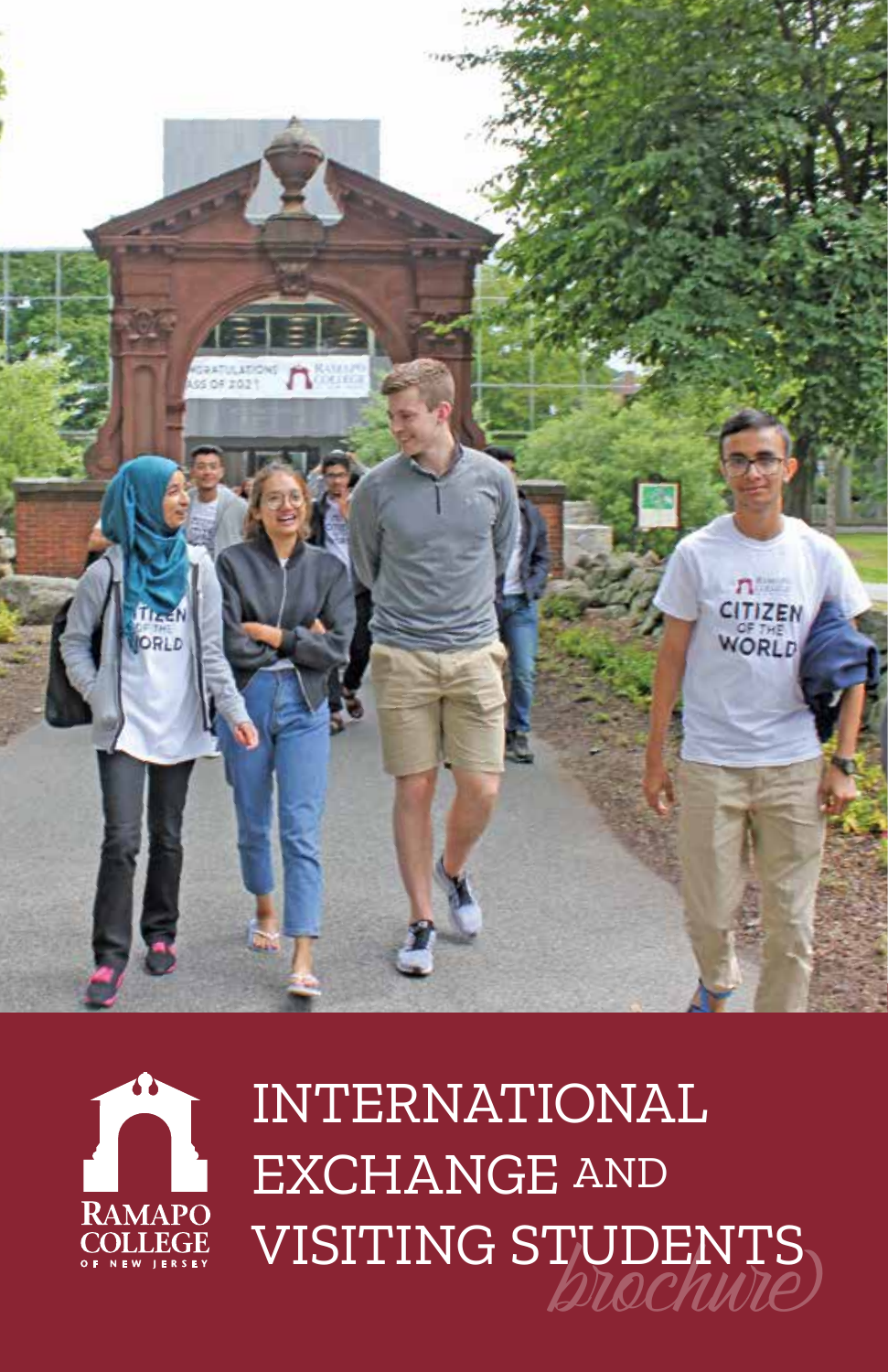### **CONTENTS QUICK FACTS ABOUT RAMAPO**

Founded — 1969

Type of Institution — Public, Liberal Arts

Areas of Study — 539 Course Offerings

Student to Teacher Ratio — 18:1

Average class size — 23

Students — More than 6,000

#### Accolades —

- » AACSB International Accreditation (Association to Advance Collegiate Schools of Business)
- » Kiplinger's Personal Finance Magazine 100 Best Values in Public Colleges
- » Princeton Review Best in the Northeast
- » Ranked annually by *U.S. News & World Report* as one of the Best Regional Public Universities North category
- » Safewise Ramapo College's hometown of Mahwah ranked one of the safest communities in the state of New Jersey
- » Named among the top three (after Princeton and Stevens Institute of Technology) and Number One among the public institutions in New Jersey in *College Choice's* rankings for 2017-2018.

» Recognized as a "Military Friendly School" by *Victory Media*

» Recognized on CollegesofDistinction.com, a website dedicated to honoring schools nationwide for their excellence in student-focused higher education

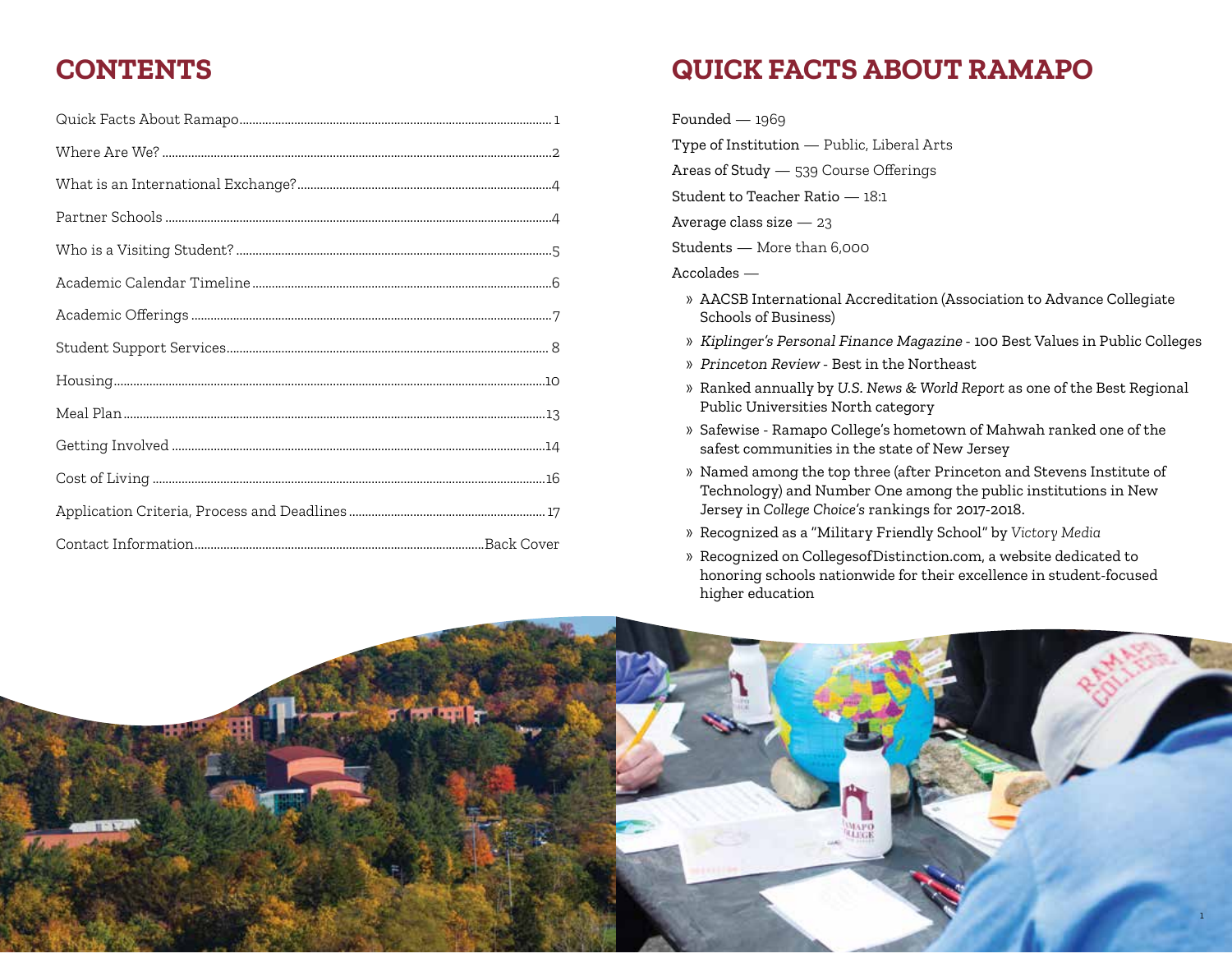### **WHERE ARE WE?**

ck Haven

Lewisburg

Harrisburg

Hanover

Rockville /

Washington

Alexandria

York

/ Towson

**Baltimore** 

Carlisle

ederick

Our 300-acre facility (1.2 sq km) is ideally located on a quiet campus, surrounded by the tranquil scenic vistas of the Ramapo Mountains, while in close proximity to New York City's incomparable cultural, recreational and career opportunities.

Lebanon

Lancaster

Bel Air

Easton

**/Reading** 

**RAMAPO COLLEGE**

Edison

**Atlantic City** 

Ocean City

Wildwood

 $\cdot$ Cape May

Toms River

Princeton

Trenton

Easton

Philadelphia

Vineland

Rehoboth Beach

Allentown

King of<br>Prussia

Wilmington

Dover

Elkton Newark

perstown

Albany

Kingston

Poughkeepsie

Newburgh 2 R4

Ramapo College

Pittsfield

Lenox

Stockbridge

Danbury

Amherst

Springfield

Hartford

Waterbury Middletown

New Haven

Bridgeport

<sup>41</sup>Long Island

Worcester

New London

Montauk

### **NEARBY CITIES**

To **New York** - Approx. 1 hr. | 35.5 miles (57.1 km) To **Philadelphia** - Approx. 2 hrs. | 120 miles (193.1 km) To **Boston** - Approx. 3.5 hrs. | 220 miles (354 km) To **Washington, D.C.** - Approx. 5 hrs. | 250 miles (402.3 km)

Salem

Province

Barnstab

Plymouth

**Boston** 

Providence

Warwick

Newport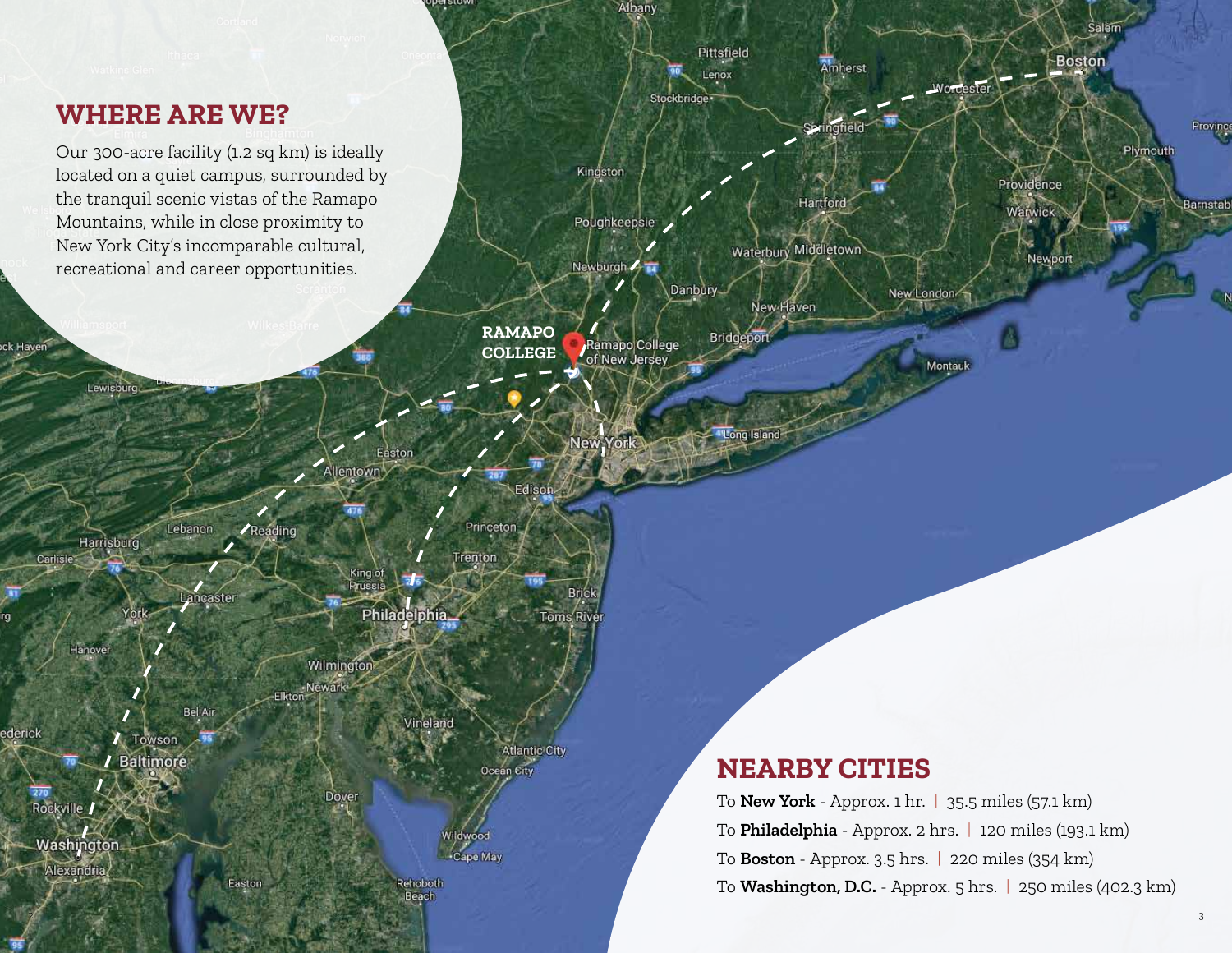

### **WHAT IS AN INTERNATIONAL EXCHANGE?**

Students attending exchange partner institutions have the opportunity to spend one semester or one year studying at RCNJ. A full year can be the academic year (Fall to Spring / August – May) or calendar year (Spring to Fall / January – December).

The nature of an exchange allows students to pay their home institution tuition and fees. Exchange students are required to live on-campus, thus paying Ramapo College for housing and meals (*meal plans are optional*).

### **PARTNER SCHOOLS**

- » American College of Greece (*Athens, Greece*)
- » Anglia Ruskin University (*Cambridge, England*)
- » Copenhagen Business Academy (*Copenhagen, Denmark*)
- » Kwame Nkrumah University of Science and Technology (*Kumasi, Ghana*)
- » Kansai Gaidai University (*Osaka, Japan*)
- » Universitá Cattolica del Sacro Cuore (*Milan, Italy*)

## **WHO IS A VISITING STUDENT?**

International students who are interested in attending Ramapo College for one-to-two semesters and are NOT exchange students, will apply as non-degree students and pay all relevant tuition, fees, room and board.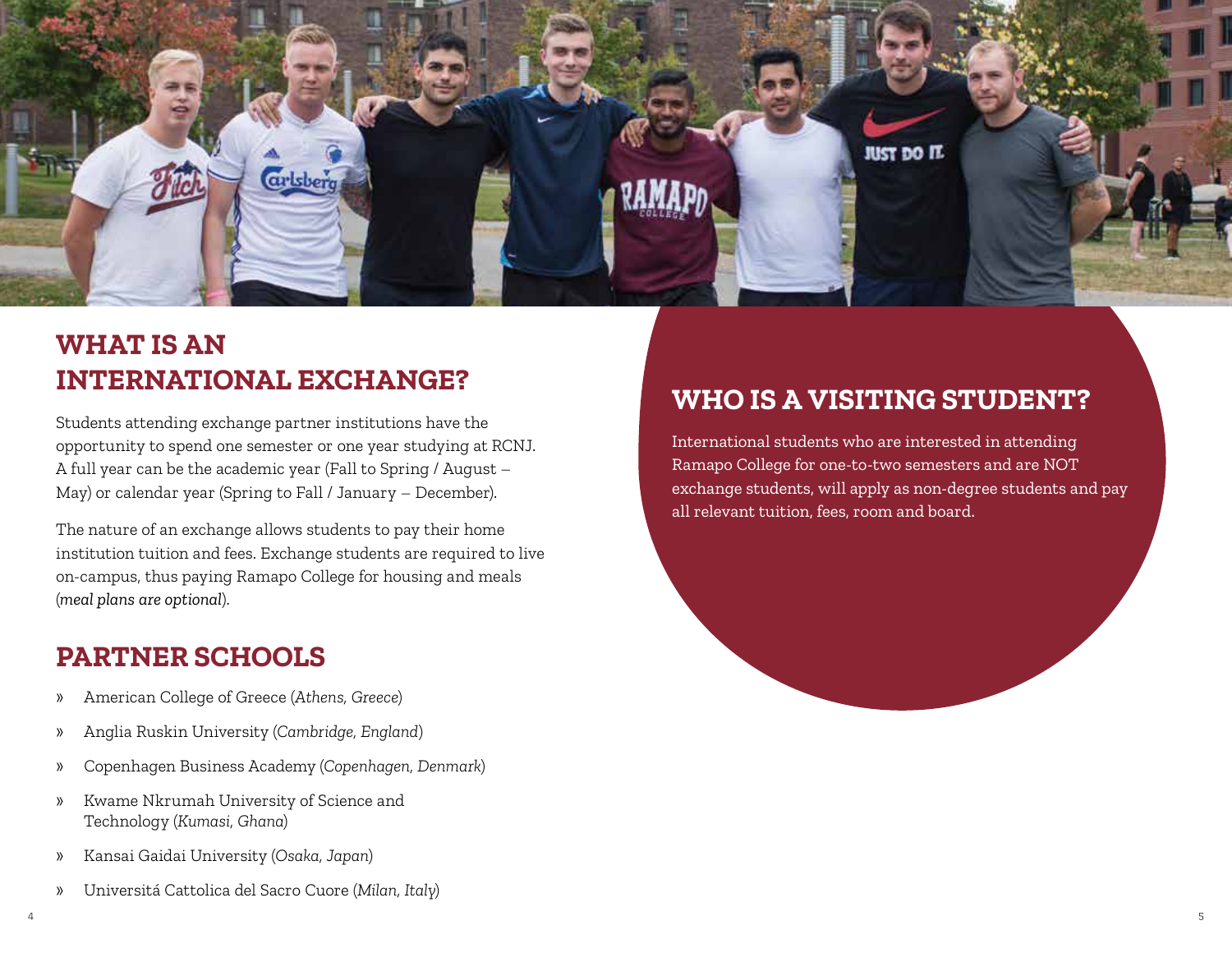### **ACADEMIC CALENDAR TIMELINE ACADEMIC OFFERINGS**

### **FALL SEMESTER**

| August   | $\frac{1}{2}$ Final Week: Arrive at Ramapo for orientation          |
|----------|---------------------------------------------------------------------|
|          | September   First Wednesday: Classes start                          |
| October  | <b>I</b> Midterms                                                   |
|          | November   Third Week: Thanksgiving Break (No classes)              |
| December | Final Exams<br>End of Fall Semester<br><b>Start of Winter Break</b> |

#### **SPRING SEMESTER**

| January   Second Week: Arrive at Ramapo for orientation<br>Third Tuesday: Classes Start |
|-----------------------------------------------------------------------------------------|
| March   Third Week Spring Break                                                         |
| May   Final Exams<br>End of Spring Semester<br><b>Start of Summer Break</b>             |

#### **ramapo.edu/academic-calendars/future-calendars**



**Anisfield School of Business (ASB) Accounting Finance Economics Information Systems Information Technology Management International Business Management Marketing**

**School of Contemporary Arts (CA) Communication Arts — Digital Film Making\* — Global Communication and Media\* — Journalism\* — Visual Communication Design\* — Writing\* Contemporary Arts**

**— Professional Communication\* Music**

- **— Music Industry\***
- **— Music Performance\***
- **— Music Production\***
- **— Music Studies\***
- **Theater**
	- **— Acting\***
- **— Design/Technical\***
- **— Directing/Stage Management\* — Theater Studies\***
- **Visual Arts**
- **— Art History\***
- **— Art Therapy (Drawing & Painting)\***
- **— Art Therapy (Sculpture)\***
- **— Drawing & Painting\***
- **— Electronic Art & Animation\***
- **— Photography\***
- **— Sculpture\***

#### **Salameno School of Humanities and Global Studies (SSHGS)**

**Africana Studies American Studies History International Studies Liberal Studies Literature**

**— Creative Writing\***

*\* Concentrations are part of a major.*

Additional course information can be found here: **ramapo.edu/catalog**

**Philosophy Political Science Spanish Language Studies**

**School of Social Science and Human Services (SSHS) Environmental Studies Justice Law and Society Psychology Social Science — Community Mental Health\* — Cultural Studies\* — Ethnic Relations\* — Gender Studies\* — Labor Studies\* Social Work Sociology — Criminology\* — Public Sociology\* Sustainability School of Theoretical and Applied Science (TAS) Allied Health Technologies Biochemistry Bioinformatics Biology Chemistry Clinical Lab Sciences — Medical Laboratory Science\* Computer Science Engineering Physics Environmental Science Integrated Science Studies — Business Administration\* — Public Policy Administration\* — Science Journalism\***

- **— Science, Technology & Society\***
- **Mathematics**
- **Medical Imaging Science**
	- **— Cardiac and Vascular Sonography\***
	- **— Diagnostic Medical Sonography\***
- **Nursing**
- **Plant Studies**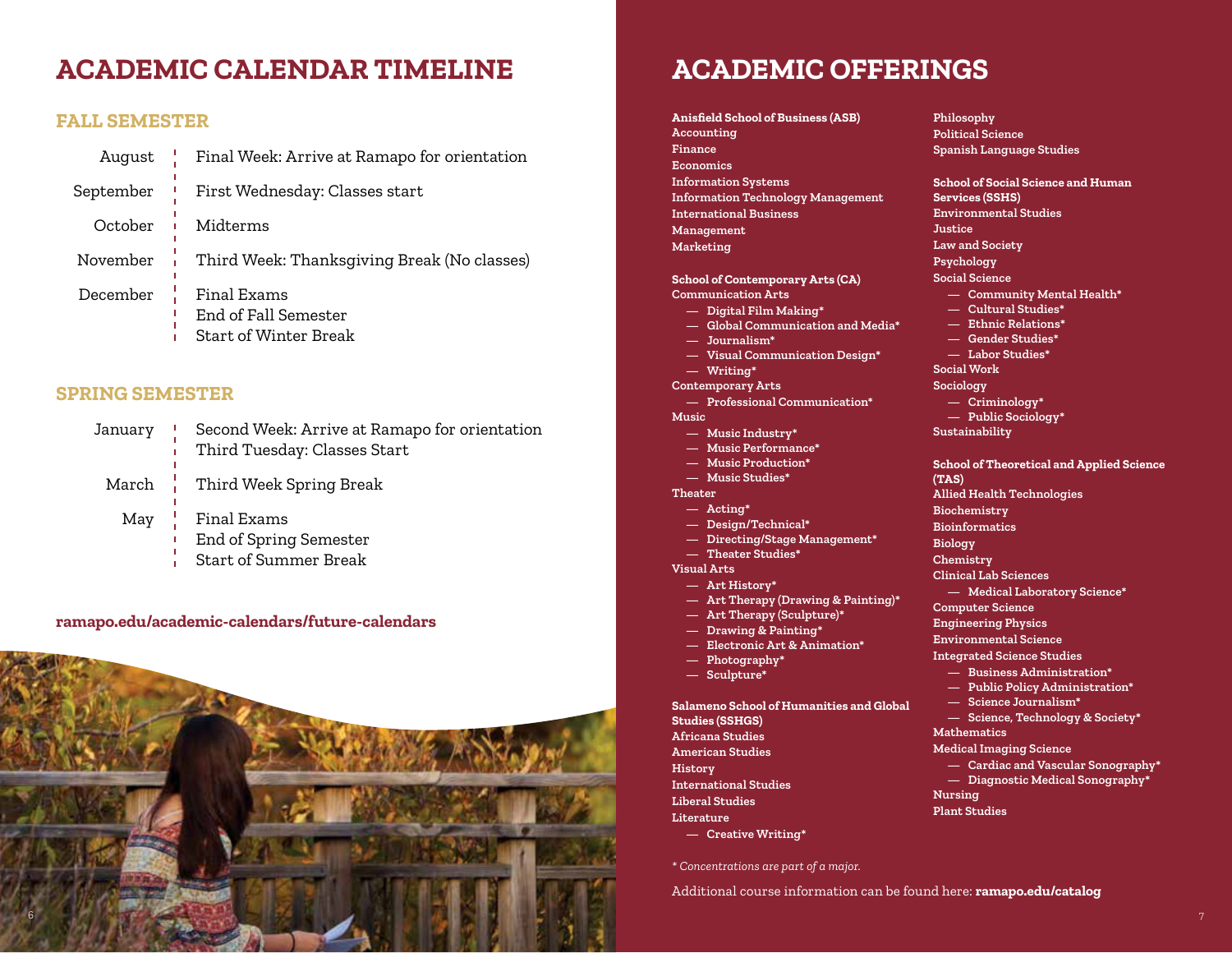### **STUDENT SUPPORT SERVICES**

Exchange students have full access to all of our support services oncampus and online.

- » Bradley Center (fitness center and sport facilities)
- » Career Services
- » Center for Reading and Writing
- » Center for Student Involvement
- » Civic & Community Engagement Center
- » George T. Potter Library
- » Health & Counseling Center
- » Public Safety
- » Office of Student Conduct
- » Office of Violence Prevention
- » Queer Peer Services
- » Roadrunner Central, purchase discounted tickets for: Broadway Shows | Bus to N.Y.C. Professional Sporting Events | Ski Trips Other Activities On- or Off-Campus
- » Roukema Center for International Education
- » Specialized Services
- » Mathematics and Science Tutoring Center
- » Theaters Myron and Elaine Adler Theater | Sharp Theater
- » Women's Center

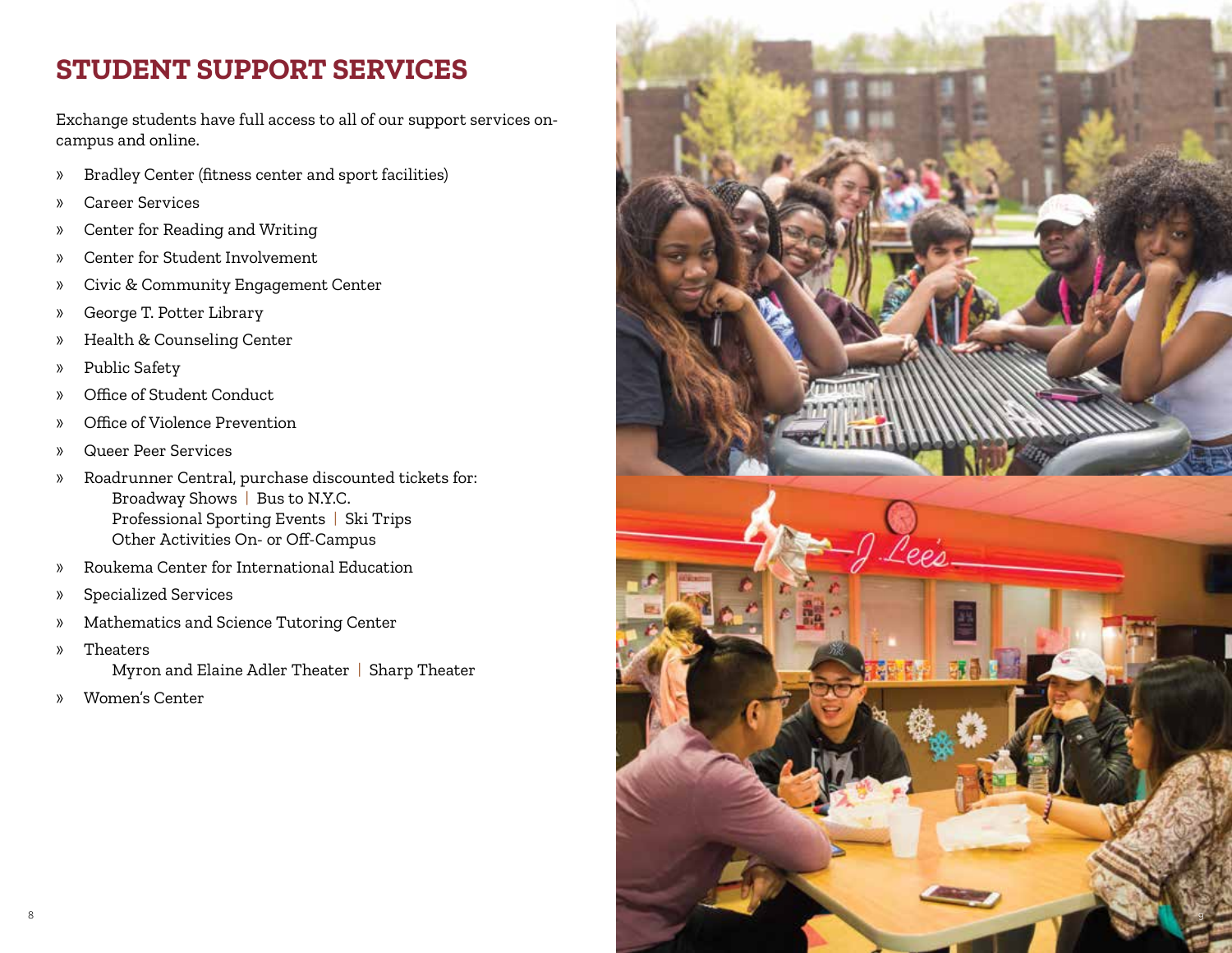### **HOUSING**

All exchange students get placed in the College Park Apartments. These apartments are for upper class students and house four students per apartment with two double bedrooms, a shared bath and a shared kitchen/living room.

**ramapo.edu/reslife/college-park-apartments-cpa**

### **OTHER RESIDENCE HALLS**

Pine Hall - 340-student first-year residence with three double occupancy bedrooms, sitting room, bath with double sinks, stall shower and toilet compartment in each suite.

Mackin Hall - 360-student hotel-like residence of double occupancy rooms with private baths (configured for two first-year students per room).

Bischoff Hall - 250-student hotel-like residence of double occupancy rooms with private baths.

The Village - 22 buildings with apartments for 528 students comprised of four single bedrooms, kitchen, living/dining room, bath with double sinks, stall shower and toilet compartment.

The Overlook - 295-student residence of four-person suites with two bedrooms, two bathrooms and a sitting room.

Laurel Hall - 432-student suite-style residence with four single bedrooms, bathroom with stall shower and sitting room.

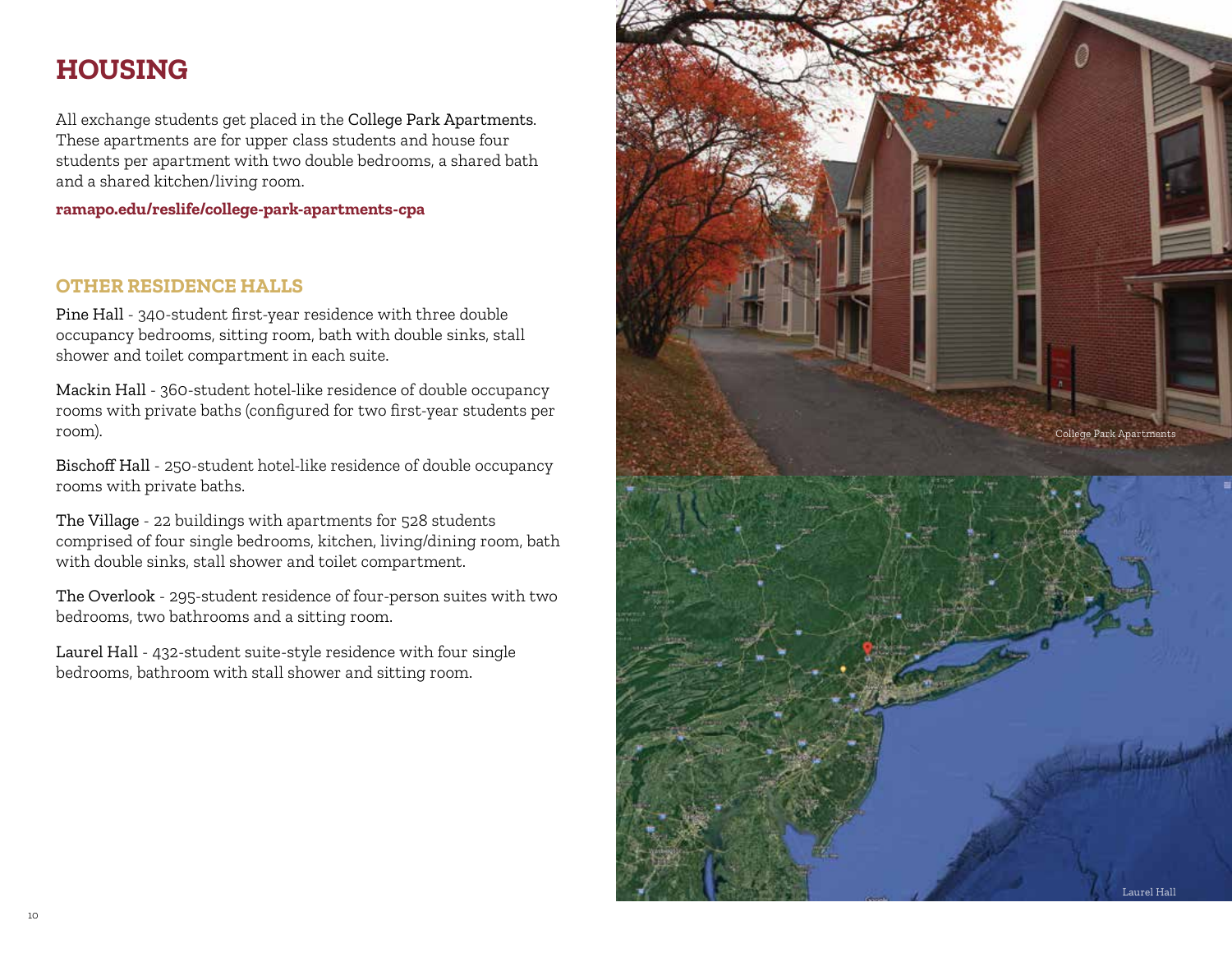

### **MEAL PLAN**

Based on the College Park Apartment (CPA) room assignment, all students receive the Simple 7 meal plan. This plan offers any seven meals per week at the Birch Tree Inn or the Pavilion, including late night dining. It includes an additional \$575 flex per semester which can be used for additional meals in the student restaurants, at any of our retail locations, student catering and to pay for guest meals at Birch Tree Inn or the Pavilion.

**ramapo.sodexomyway.com/my-meal-plan**

The CPAs do have a kitchen, so you are not required to have a meal plan. If you do not want a meal plan, please communicate that to the Roukema Center for International Education and email **mealplan@ramapo.edu** to get your meal plan removed.

### **OTHER MEAL PLAN OPTIONS**

**The Ultimate** - Unlimited meals per week and \$100 flex per semester

**The Maroon 12** - 12 meals per week and \$250 flex per semester **The Tasty 10** - 10 meals per week and \$100 flex per semester

*Unused flex dollars carry over to the following semester.*

### **SELECTING YOUR PLAN**

Meal plan selection is made during the housing selection process. If would like to purchase a meal plan or if you would like to make a change to the plan you have already selected, please email **mealplan@ramapo.edu** with your selection. Include: first and last name and Banner ID Number (R#). Questions regarding any meal plan information can be directed to the Dining Services Office at (201) 684-7773.

Students residing in Pine, Bischoff, Mackin and Overlook Halls are required to purchase a meal plan each semester.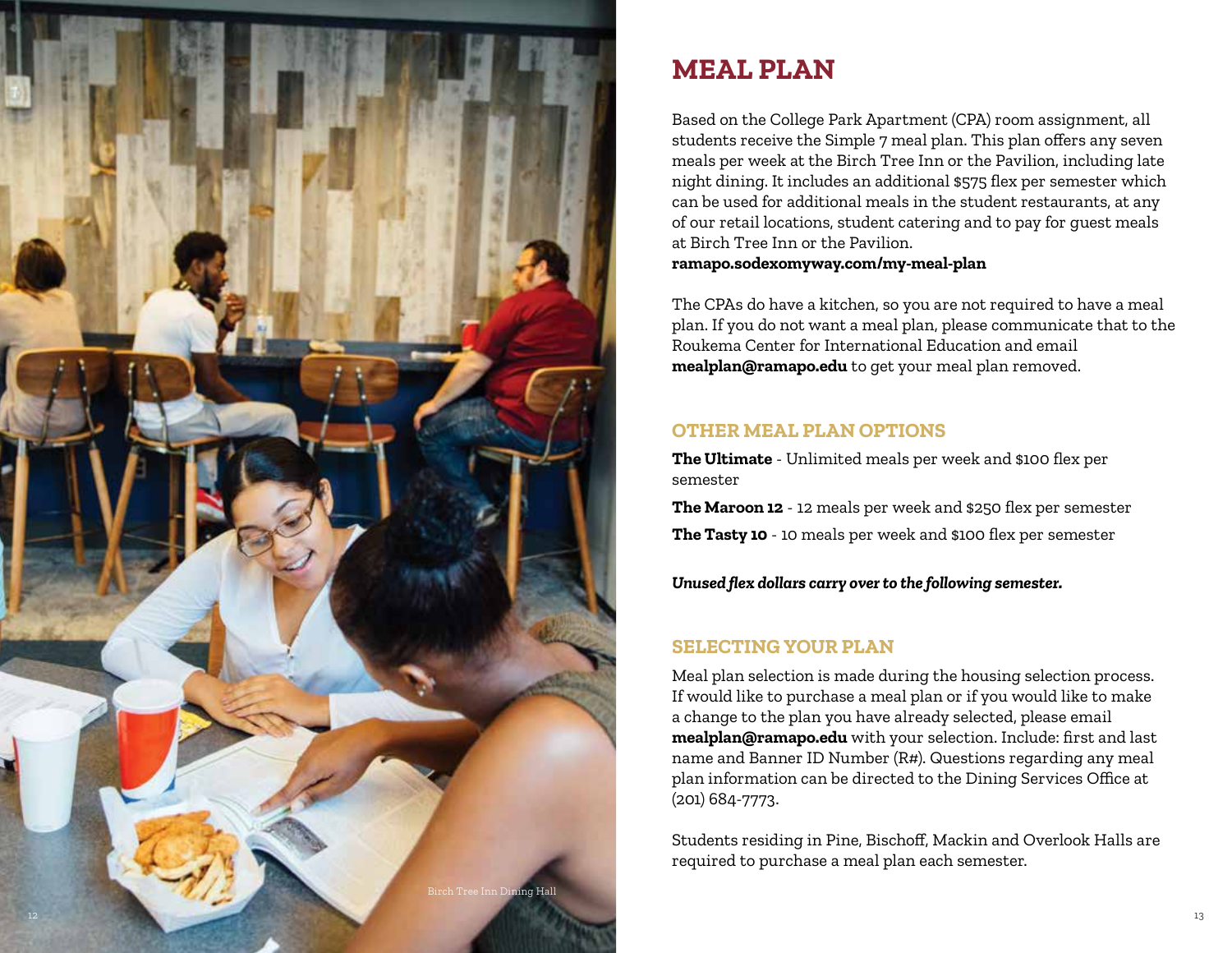### **GETTING INVOLVED**

At Ramapo College, being involved outside the classroom is recognized as just as important as being active inside the classroom. Students are urged to take advantage of the many opportunities available, including clubs/organizations, intramurals, LGBTQIA empowerment, Student Government Association, performing arts, etc.

### **CLUBS AND ORGANIZATIONS**

There are more than 150 clubs and organizations including cultural, academic, religious, recreational, entertainment, political, social and special interest groups. Joining can provide students with interesting friends and provide life long memories of their college years. If students browse through the list and find their interests are not represented, they should inquire at the Center for Student Involvement about starting a new club or organization. Once the College recognizes an organization, it is eligible to receive financial support from the Student Activities Allocations Committee. **ramapo.edu/clubs**

### **INTERNATIONAL STUDENT ORGANIZATION (ISO)**

ISO is a socio-cultural organization that bridges students for around the globe. This organization supports and promotes different cultures and perspectives, empowering individuals to enhance their knowledge world cultures. ISO prides itself on diversity, mutual respect and tolerance of race, ethnicity, culture, religion, and sexual orientation. Our main goal is to unify cultural diversity among the Ramapo community. **ramapo.edu/inter-students/iso**

### **INTRAMURALS**

Intramural sports offer all Ramapo College students, faculty and staff the chance to participate in a wide variety of team and individual sports, and special events. Everyone is given the chance to compete, stay fit and make new friends, regardless of your ability level. Whether it's your first time playing or not, intramural sports offer the right league for you! **ramapoathletics.com/sports/2008/1/21/GEN\_0121083958**

### **PERFORMING ARTS - BERRIE CENTER**

If you are a fan of the arts and either want to get hands-on involvement on set or behind the scenes, or perhaps, as a spectator in the audience, please check out what the Berrie Center has to offer for performing and visual arts fans. Schedule of Events: **ramapo.edu/berriecenter**

### **VISUAL & PERFORMING ARTS FACILITIES**

The School of Contemporary Arts has facilities for photography, video & sound editing, television studio, multimedia lab, music recording studio, electronic music studio, music production suite, 338-seat theater, blackbox theater, dance studio, scene shop, costume shop, fine arts studios, and sculpture studio. **ramapo.edu/ca/facilities**

### **STUDENT GOVERNMENT ASSOCIATION**

The Ramapo College Student Government Association serves as the persistent voice of the student body. While representing the student body and ideals of the Ramapo College of New Jersey, the Student Government Association through unity in diversity, embraces student leadership in all forms. **ramapo.edu/sga**

### **WOMEN'S CENTER / LGBTQIA CENTER**

The Women's Center's mission is to create a campus environment free of racism, sexism, homophobia, transphobia, ableism, classism, ageism, and other forms of oppression and discrimination. We are committed to diversity, gender equity, inclusion, multiculturalism, and women's empowerment. The Women's Center provides educational, social, and cultural opportunities for members of the Ramapo College community to promote acceptance and to challenge multiple forms of oppression and discrimination. **ramapo.edu/womenscenter/get-involved**

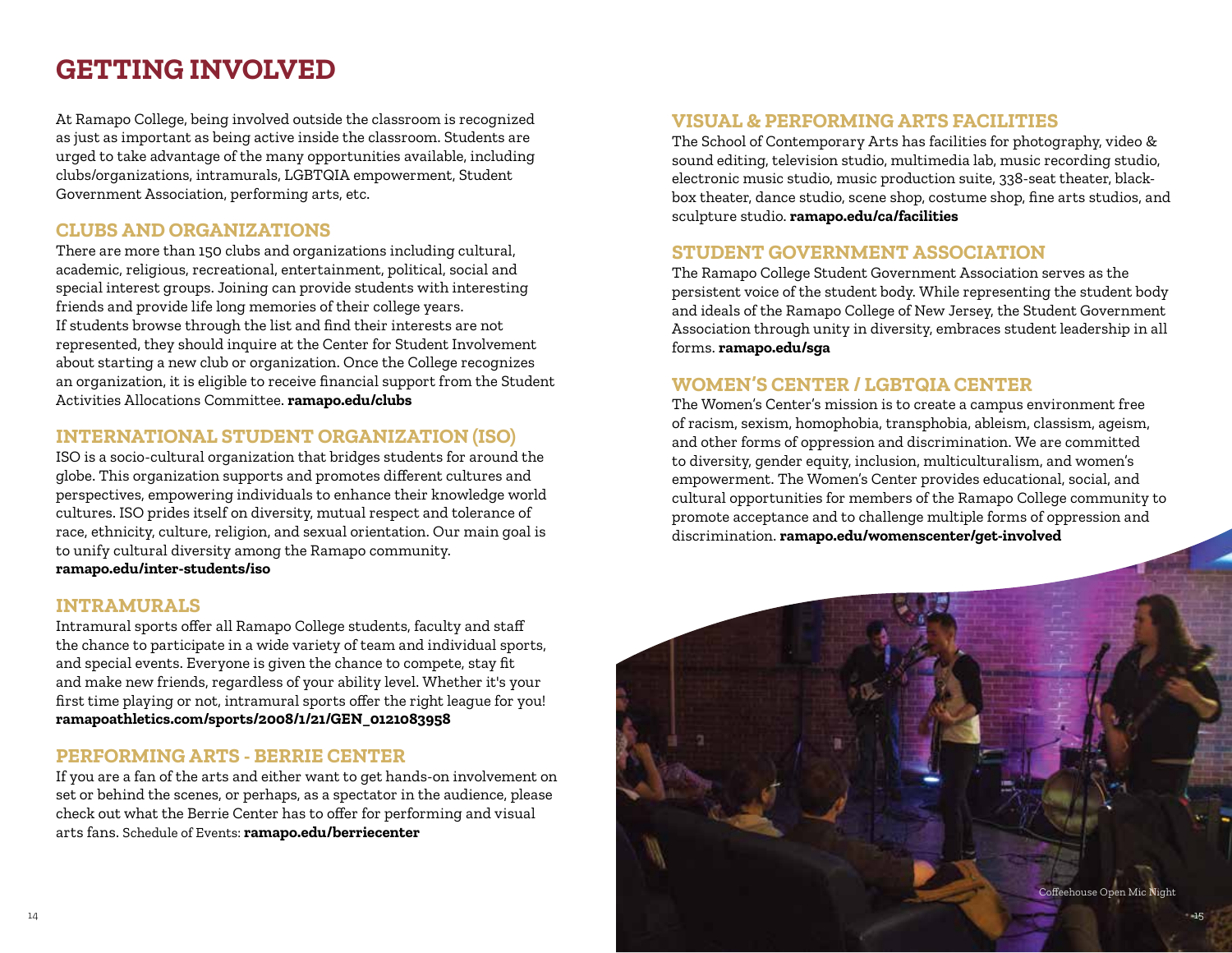## **COST OF LIVING**

| <b>EXPENSES</b>                 | <b>APPROXIMATE COSTS</b>             |
|---------------------------------|--------------------------------------|
| <b>Tuition/Fees (2018-2019)</b> | \$11,857.60*                         |
| Course/Lab Fees                 | \$10 - \$350 (dependent on course)   |
| Room                            | $$4,500 - $5,460$                    |
| Board                           | $$0 - $1,900$                        |
| <b>Transcript Fee</b>           | \$25                                 |
| Estimated Semester Total        | Exchange: \$4,535 to \$7,735         |
|                                 | Visiting: \$16,392.60 to \$19,592.60 |

*\*Exchange students are not required to pay this, as they will pay their home school tuition and fees.*

#### **OTHER ESTIMATED COSTS NOT BILLED BY RAMAPO COLLEGE**

| <b>EXPENSES</b>                       | <b>APPROXIMATE COSTS</b>   |
|---------------------------------------|----------------------------|
| Airfare                               | $$800 - $2.000*$           |
| Insurance                             | \$500                      |
| <b>Books</b>                          | \$200                      |
| <b>Transportation (to NYC)</b>        | \$12 round trip on the bus |
| <b>Personal &amp; Living Expenses</b> | Varies                     |

*\* (Depending on home location), preferred arrival airport (Newark - EWR)*

More details on cost, can be found at **ramapo.edu/student-accounts/costinfo**

## **APPLICATION CRITERIA PROCESS AND DEADLINES**

#### **CRITERIA**

- » Home institution nomination
- » Minimum score: TOEFL: 79 IELTS: 6.0

#### **PROCESS**

*The following materials must be submitted by the application deadline:*

- » Passport Copy
- » TOEFL/IELTS Scores
- » Student Identification
- » Course Selection Form
- » Official Transcript
- » Participation Approval Form
- » International Exchange Student Application Terms and Conditions

*Following acceptance, more forms will be required.*

#### **DEADLINES**

Fall semester > early March Spring semester > mid-October